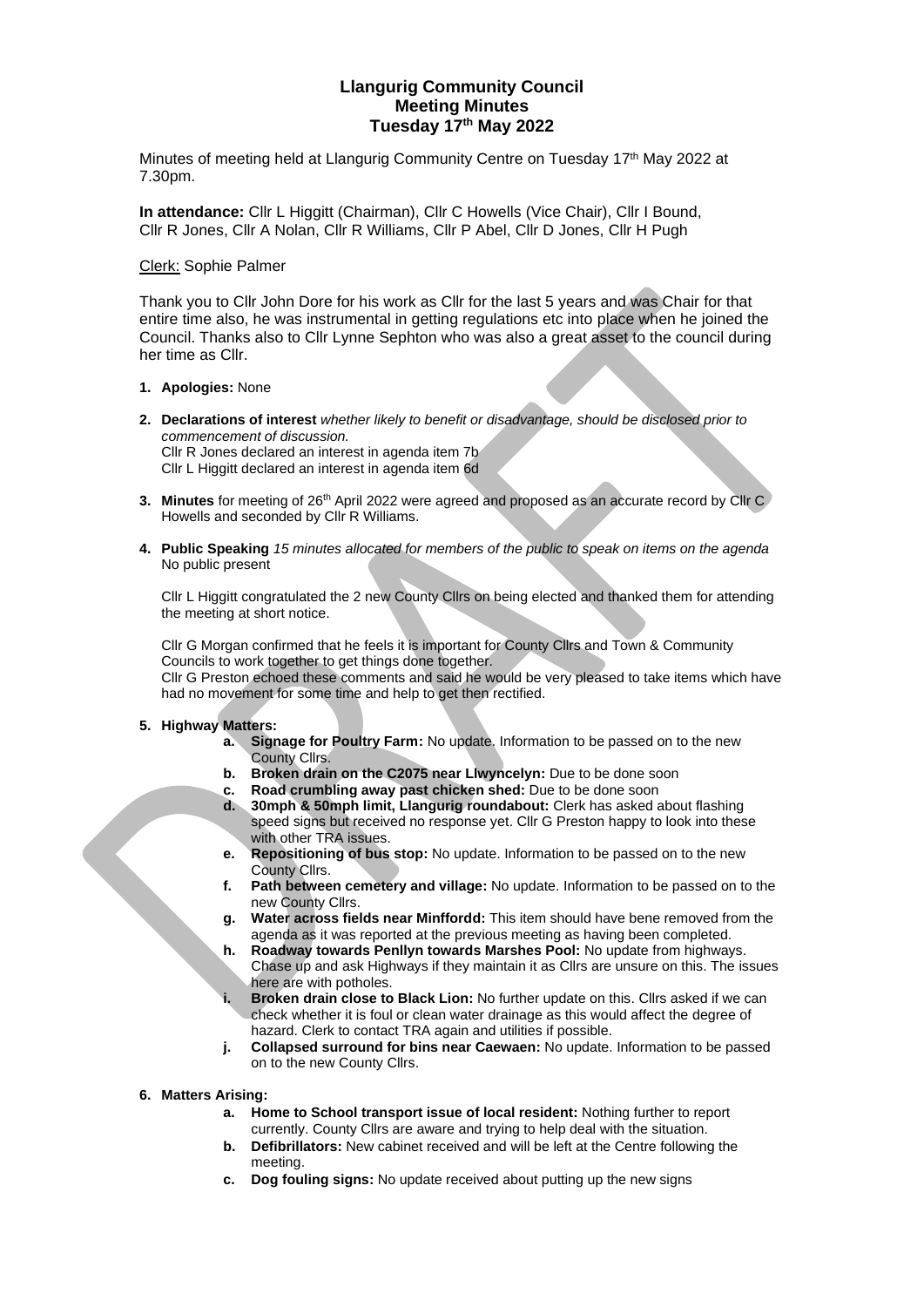- **d. Queen's Jubilee Celebrations:** All planning is going well for the celebrations. The £150 agreed towards the Jubilee Celebrations will be paid to the Community Centre to cover the cost of the hall hire
- **7. Ongoing (long term) Matters:**

**a. Village Green Boundary:** Cllr L Higgitt has spoken to the solicitors and they need a new plan. In hand to wait for the plans to be drawn up.

**b. Village Play Area:** Waiting on confirmation from solicitors on how to start the process for the piece of land. Information also passed on to new members and new County Cllrs. Some money was precept some years ago and kept one side for a play area, Lottery Funding may also be available but we will need details of costs involved before we can apply.

**c. Community Wind Farm Fund:** need contact from the committee to have more input and how to access the funds. Clerk to try and get contact info for the Committee.

**d. Slates at Black Lion:** Nothing further from Russell George and nothing received from TRA. Cllr D Jones stated that he had reported the issue to Andrew Jones of TRA who responded to him today to say that he will look into it.

- **e. Community Wind Farm Fund:** Covered during agenda item 7b.
- **8. Correspondence:** *Various correspondence received from Organisations and Government with up to date information relating to the current COVID-19 situation. All correspondence has been distributed to Cllrs and shared online as necessary.*
	- **a. Insurance renewal:** £180.88 renewal cost for the coming year, LCC is still in the 3 year plan. The cost to renew was proposed by Cllr I Bound and seconded by Cllr C Howells.
	- **b. One Voice Wales:** Ramblers Cymru. Information noted, no action.
	- **c. One Voice Wales:** Free Councillor Training available. Make sure all Cllrs have the information available.

## **9. Planning Matters:**

**a. Electricity Act 1989: Overhead Lines (Exemption) (England and Wales)Regulations 2009. Reference: 22/0793/ELE Grid Ref: E: 290662 N: 280080** Proposal: Application made under Section 37 of the Electricity Act 1989: Overhead Lines (Exemption)(England and Wales) Regulation 2009 to install an additional wood pole to an existing overhead line Site Address: Grid Ref 290665 280077, Llangurig, Powys SY18 6SG

Cllrs discussed the above planning application and had no comments.

Cllrs asked the Clerk whether she had received a response from Powys Planning regarding the additional/updated plans for the access to the Café. LCC Cllrs are concerned about the access and would like to know why the changes were not sent to LCC as a consultee to be able to comment. Clerk to chase for a response.

#### **10. Finances:**

#### **a.Account balance** = £8,395.41

**b.Internal annual audit:** Anthony Richards is able to carry out the audit. Clerk will be sending the paperwork to him soon. The audit will need to be received back and signed off by the Council by 30<sup>th</sup> June. Audit fee will be roughly £75, this was proposed for agreement by Cllr A Nolan and seconded by Cllr P Abel.

**c.Account signatories:** LCC currently has 2 signatories but ideally need 4. Chair Cllr L Higgittt and Cllr A Nolan are both happy to be added as signatories, Clerk to action. **d.Bills to be paid:**

Sophie Palmer (Clerk) salary (May) = £249.60 - £50.00 (PAYE) = £199.60 (Net)

Sophie Palmer (Clerk) expenses (May) = £24.89

HMRC PAYE tax payable (May) = £50.00

Llangurig Community Centre hire for Jubilee Committee = £150.00

Flowers for Village Green (Llangurig Post Office) = £60.00

Bills to be paid were agreed and proposed for payment by Cllr R Williams and seconded Cllr C Howells.

#### **11. Councillors Comments:**

**Clerk:** Laptop is not working very well currently. It is very slow which is adding time on to the Clerks working hours. Clerk will speak to PC-Q.

**Cllr R Jones:** Thank you to the County Cllrs for attending and look forward to working with them in the future.

**12. Next Meeting:** The next meeting of Llangurig Community Council is to be held on Tuesday 21st June 2022 at 7.30pm at Llangurig Community Centre.